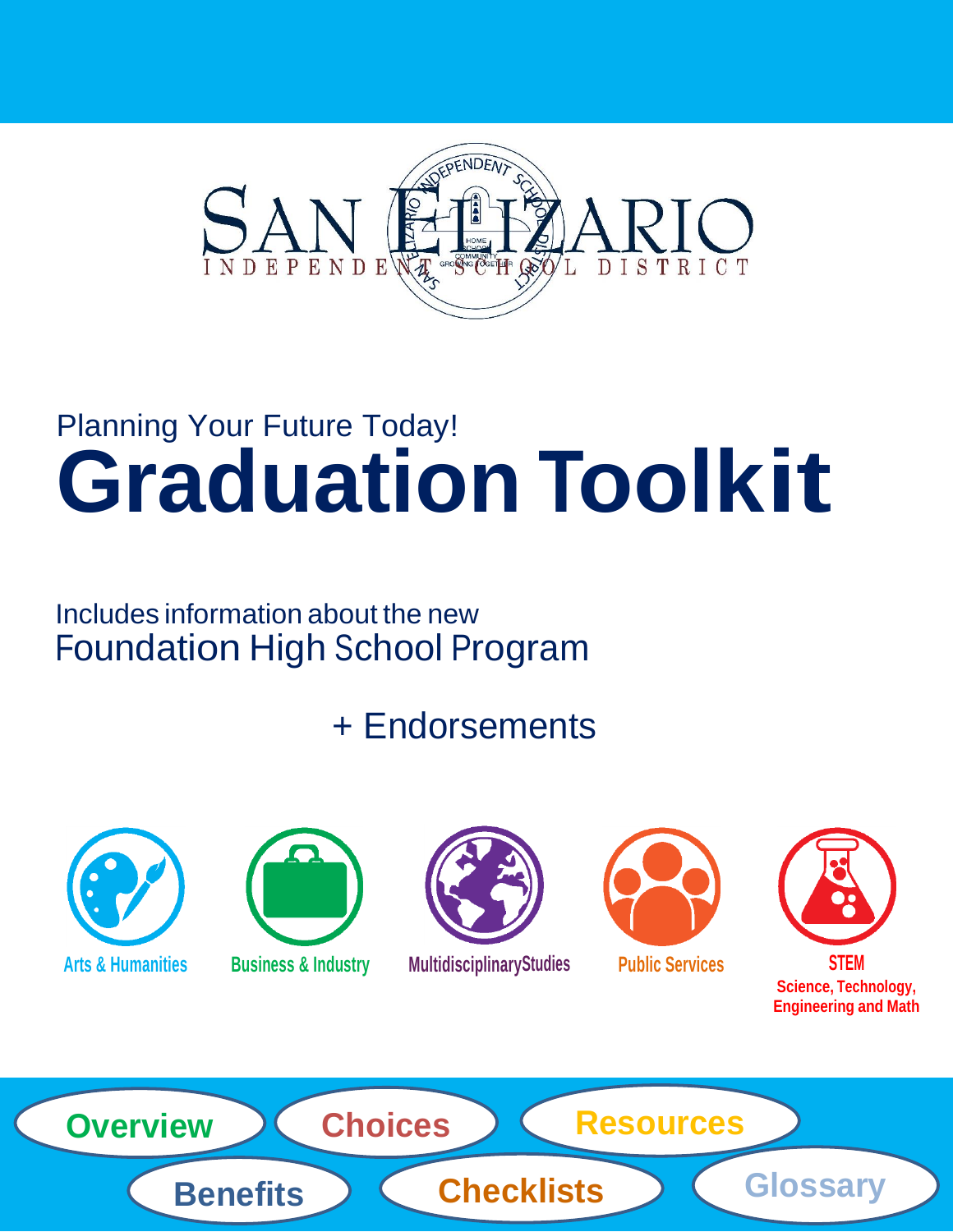## San Elizario ISD **Graduation Toolkit**

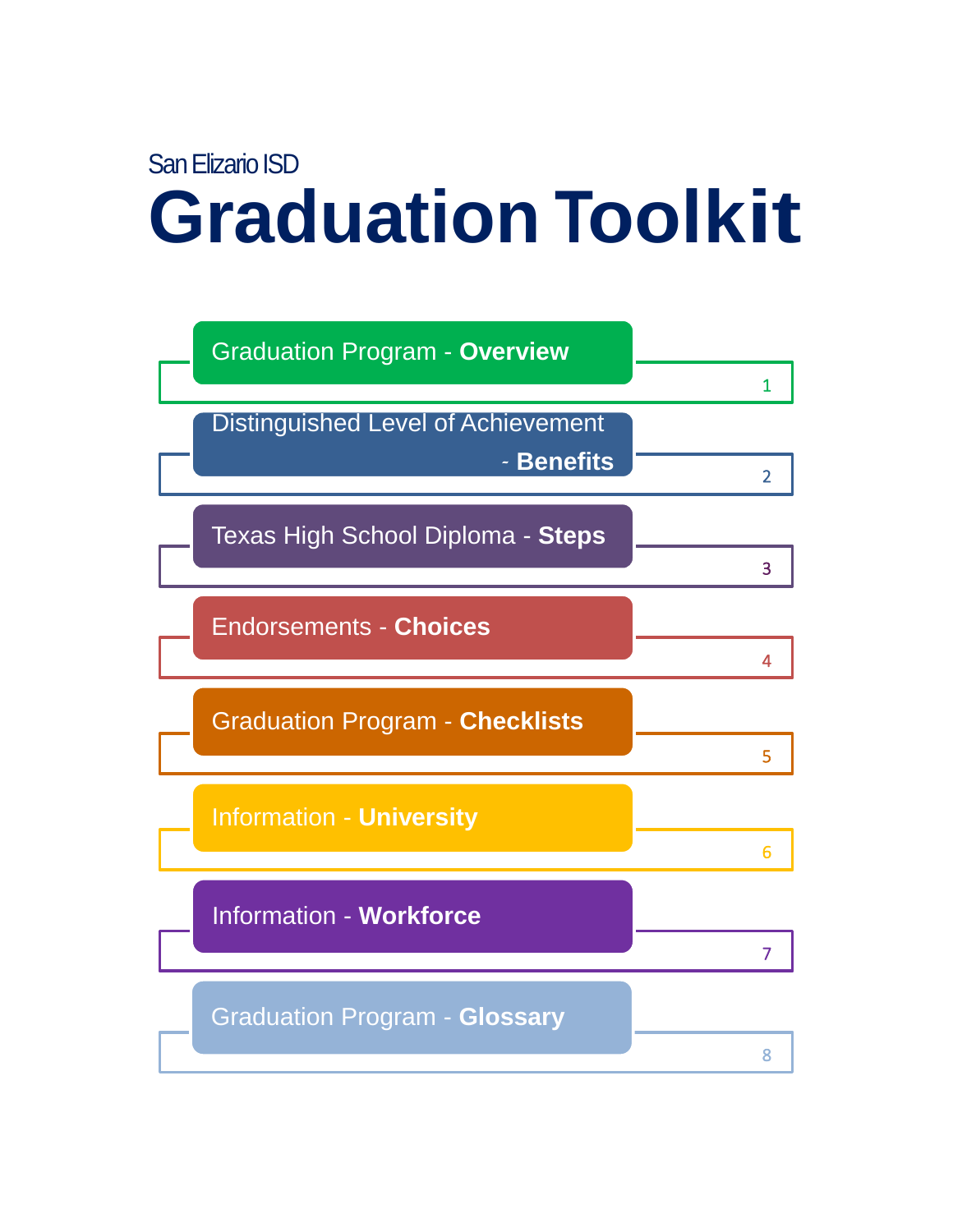

### **Foundation High School Program**

A new, more flexible graduation program that allows students to pursue their interests will be in place for all students who enter high school, beginning in the 2014-2015 school year.

#### **The program contains up to four parts:**

- A 22-credit foundation program which is the core of the new Texas high school diploma
- Five endorsement**\*** options that allow students to focus on a related series of courses
- A higher performance category called Distinguished Level of Achievement
- Performance Acknowledgments that note outstanding achievement

#### **The Foundation requirements (22 credits) include:**

| English (4 credits)                                                                |                                                                                                                                              |                        |                                           | • English I • English II • English III • An advanced English course |  |
|------------------------------------------------------------------------------------|----------------------------------------------------------------------------------------------------------------------------------------------|------------------------|-------------------------------------------|---------------------------------------------------------------------|--|
| Mathematics (3 credits)                                                            |                                                                                                                                              | • Algebra I • Geometry | • Algebra II                              |                                                                     |  |
| Science (3 credits)                                                                | • Chemistry or Integrated Physics & Chemistry<br>$\cdot$ Biology<br>or an advanced science course<br>• Physics or an advanced science course |                        |                                           |                                                                     |  |
| Social Studies (4 credits) • World Geography                                       | • U.S. History                                                                                                                               |                        | • World History<br>• Government/Economics |                                                                     |  |
| Languages Other Than English (2 credits) $\cdot$ 2 credits in the same language or |                                                                                                                                              |                        |                                           |                                                                     |  |
| Physical Education (1 credit)                                                      |                                                                                                                                              | Fine Arts (1 credit)   |                                           | Electives (3 credits)                                               |  |
| Speech (one-half credit)                                                           | Financial Literacy (one-half credit)                                                                                                         |                        |                                           |                                                                     |  |

**Endorsements** Total credits with endorsements 26-29.

### **Enhancements**

Additionally, a student may earn the Distinguished Level of Achievement and/or a Performance Acknowledgment for outstanding performance. The Distinguished Level of Achievement must be earned to be admitted to a Texas public university under the Top 10 percent automatic admission law.

### **Distinguished Level of Achievement Performance Acknowledgments**

- Foundation Program requirements Dual Credit course
- 4 credits in math including Algebra II Bilingualism and biliteracy
- 
- 
- 
- 4 credits in science  **PSAT, ACT's Plan, SAT or ACT**
- At least 1 endorsement Advanced Placement or International Baccalaureate exam
	- Earning a nationally or internationally recognized business or industry certification or license

**\***A student entering 9th grademust indicate an endorsement he or she plans to follow. A student may change or add an endorsement at any time.

A student may graduate without earning an endorsement if, after his or her sophomore year, the student'<sup>s</sup> parent signs a form permitting the student to omit the endorsement requirement. 1999 The state of the state of the student of the student of the student of the student of the student of the student of the student of the student o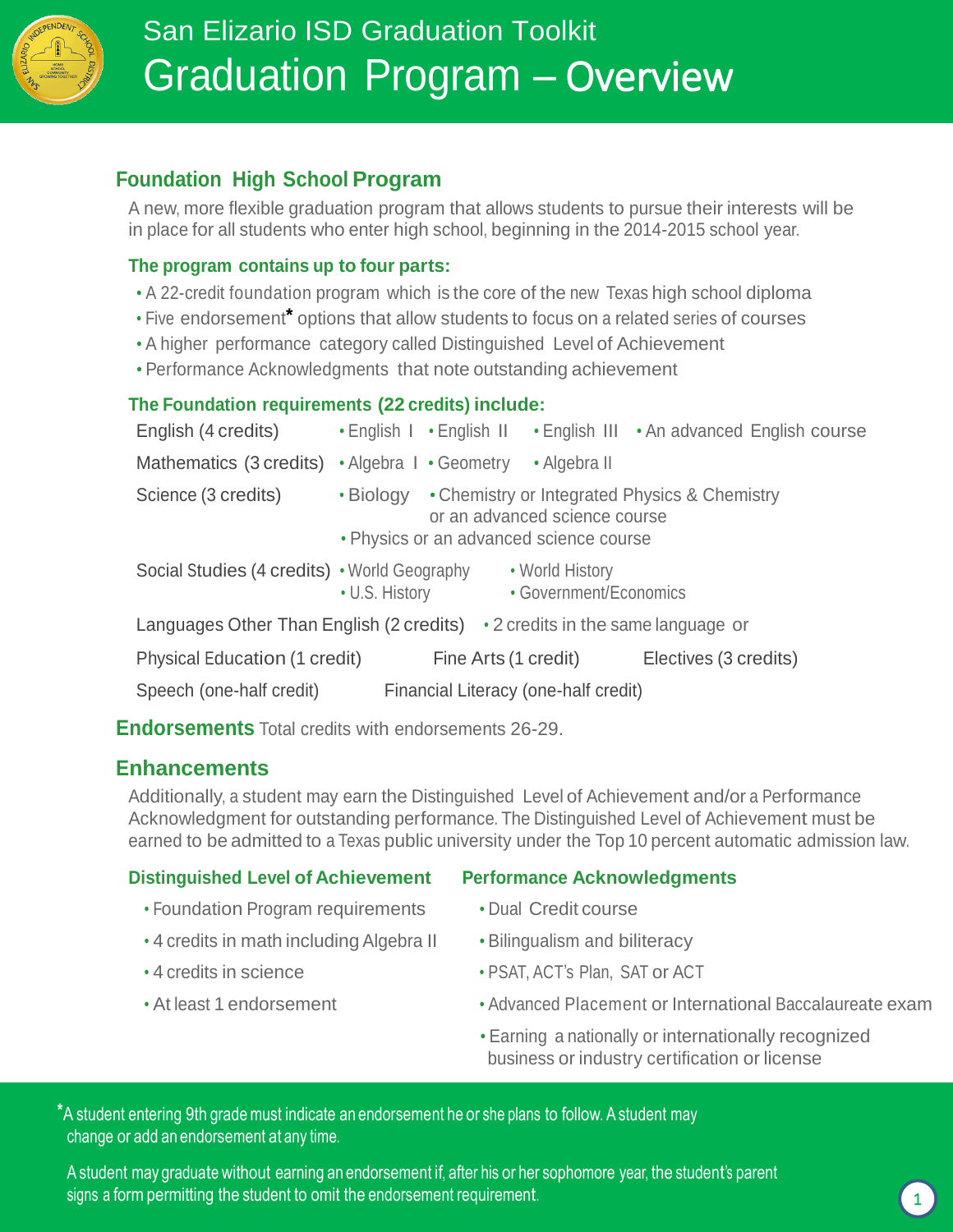

### **Choices determine options**

Most of the very best jobs available now and in the future require education and training beyond a high school diploma. Whether you intend to pursue a high-demand, industry workforce credential from a community or technical college or a traditional four-year degree from a university, the choices made in high school will determine your future options.

To best prepare yourself now for the transition to post-high school education or quality workforce training, choosing and taking the right classes is essential. The Distinguished Level of Achievement will ensure the best preparation for your future.

### **Why it matters —** Benefits

The Distinguished Level of Achievement opens a world of educational and employment opportunities for you beyond high school. The Distinguished Level of Achievement will:

- Allow you to compete for Top 10% automatic admissions eligibility at any Texas public university;
- Position you among those first in line for a TEXAS Grant<sup>\*</sup> to help pay for university tuition and fees; and
- Ensure you are a more competitive applicant at the most selective colleges and universities.

\*Must be financially qualified

### **What it means**

The Distinguished Level of Achievement requires more math and more science than the Foundation High School Program. The Distinguished Level of Achievement requires:

- A total of four credits in math, including Algebra II;
- A total of four credits in science; and
- Successful completion of an endorsement in your area of interest.

### **Advantages**

- Opportunity to earn an endorsement in an area of interest
- More college and university options
- More financial aid options
- Better preparation for college-level coursework at community/technical colleges and universities
- Opportunity for immediate enrollment in classes related to your chosen field of study
- Strong foundation to successfully complete an industry workforce credential or college degree

A student qualifies for automatic admission to a Texas public four-year institution if the student is in the top 10% of his or her class, met the requirement of the Foundation high school program, earned an endorsement, and successfully completed Algebra II among the students four credits in mathematics..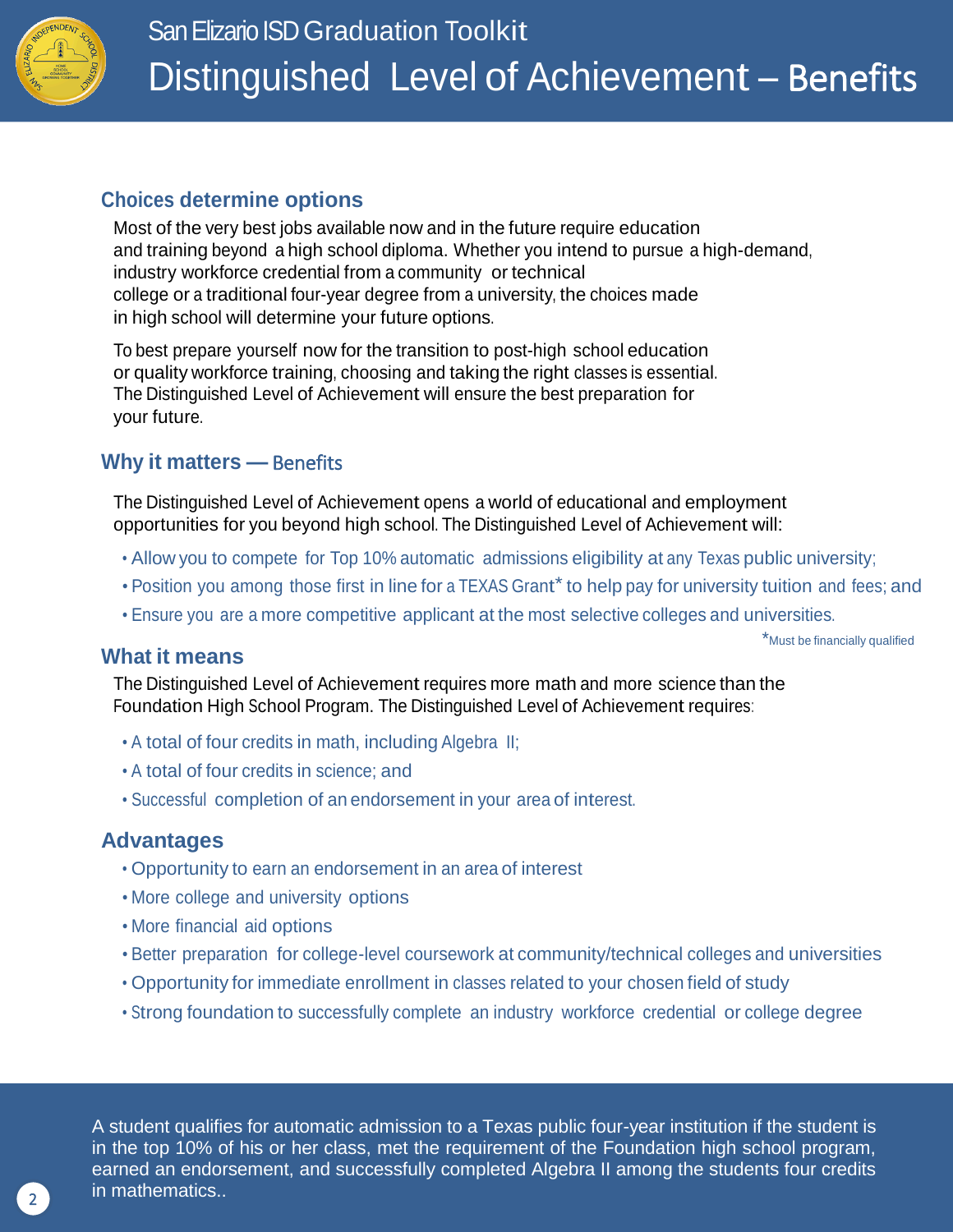

 $\omega$ 

San Elizario ISD Graduation Toolkit Texas High School Diploma – Steps

# **Distinguished Level of Achievement**

**26 Credits • Algebra II Required • Eligible for Top 10% Automatic Admissions to Texas Public Universities**

### **22 Credits for the Foundation High School Program**

### **Requirements of 1 Endorsement**

**(including 4 th credit of Math and Science and 2 - 5 additional electives)**









### **Arts & Humanities Business & Industry MultidisciplinaryStudies Public Services STEM**





**Science, Technology, Engineering and Math**

All students enrolled in San Elizario High School will qualify for the Distinguished Achievement Program by completing the prescribed sequence of courses in one of the many programs offered by San Elizario ISD.

Texas Education Agency • Texas Higher Education Coordinating Board • Texas Workforce Commission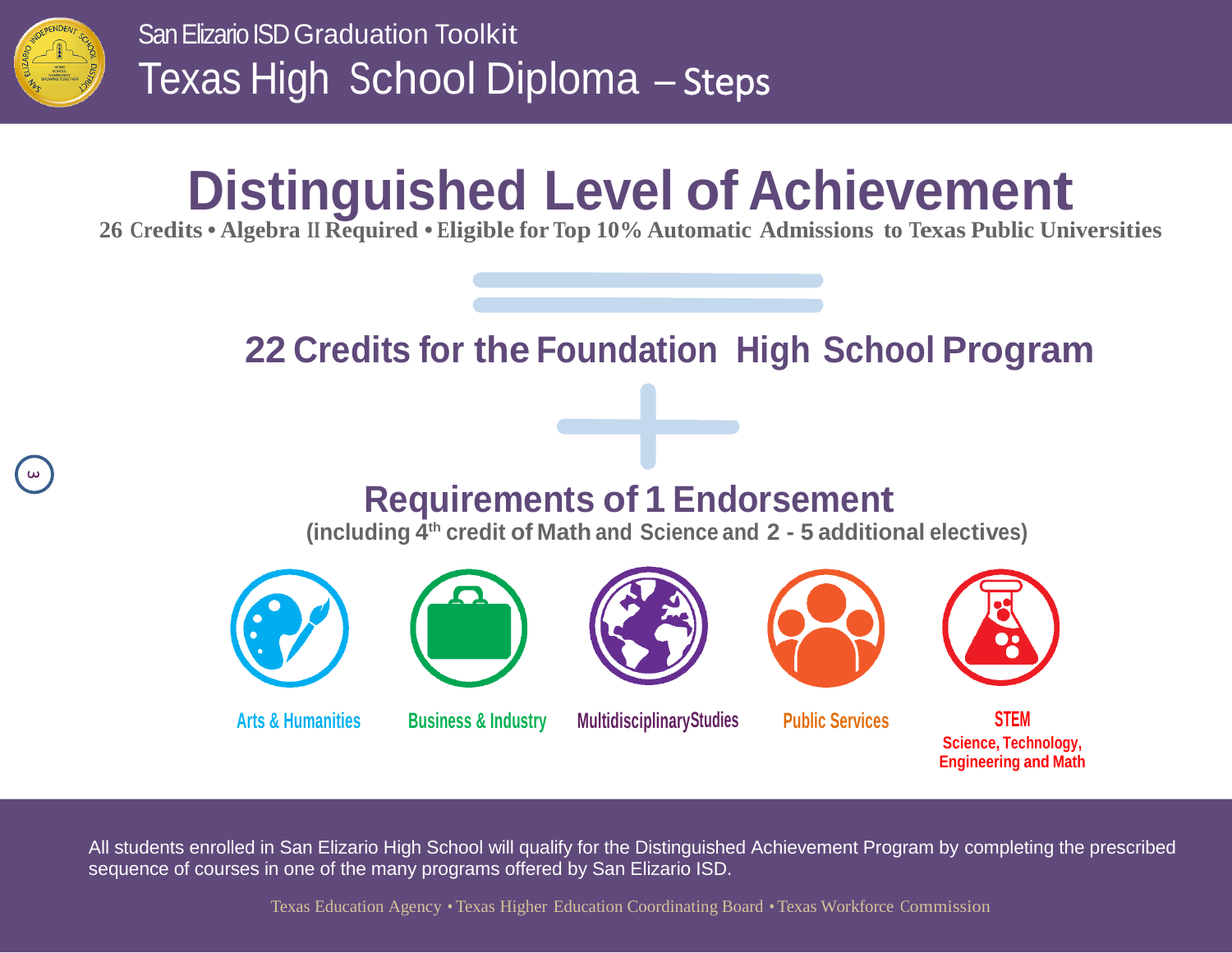

### San Elizario ISD Graduation Toolkit Endorsements – Choices

### **Endorsements**

For the first time, students will be able to earn one or more endorsements as part of their graduation requirements. Endorsements consist of a related series of courses that are grouped together by interest or skill set. They provide students with in-depth knowledge of a subject area.

Students must select an endorsement<sup>\*</sup> in the ninth grade. Districts and charters are not required to offer all endorsements. If only one endorsement is offered, it must be multi-disciplinary studies.

Students earn an endorsement by completing the curriculum requirements for the endorsement, including 4th credit of math and science and 2 additional elective credits.

### **Students can choose from 5 endorsement areas**



#### **Arts and Humanities (one of the following)**

- 2 levels each in two languages other than English (LOTE)
- 4 levels in the same LOTE
- 5 Social Studies Credits
- 4 Courses from one or two areas (music, theater, art, dance) in fine arts
- 4 English electives from an approved list of Arts & Humanities English courses



- Accounting
- Automotive Technology
- Business Management & Administration
- Construction Technology
- Culinary Arts
- Graphic Design & Illustration
- Information Technology
- 4 English electives from an approved list of Business & Industry English courses



#### **Multi-Disciplinary Studies (one of the following)**

- 4 credits in each foundation subject area to include English IV and chemistry and/or physics
- 4 credits in Advanced Placement, International Baccalaureate, or dual credit selected from English, mathematics, science, social studies, economics, LOTE or fine arts

### **Public Service (one of the following)**

- Child Guidance
- Cosmetology
- Law Enforcement
- NJROTC

#### **Science, Technology, Engineering and Mathematics (STEM)**

- Career and Technical Education (CTE) courses related to STEM
- 5 Mathematics electives courses by successfully completing Algebra I, Geometry, Algebra II and two additional math courses for which Algebra II is a prerequisite
- 5 Science elective courses by successfully completing Biology, Chemistry, Physics and two additional science courses
- Combination of no more than two of the categories listed above

Visit your school counselor to learn more about your options. Students may earn more than one endorsement.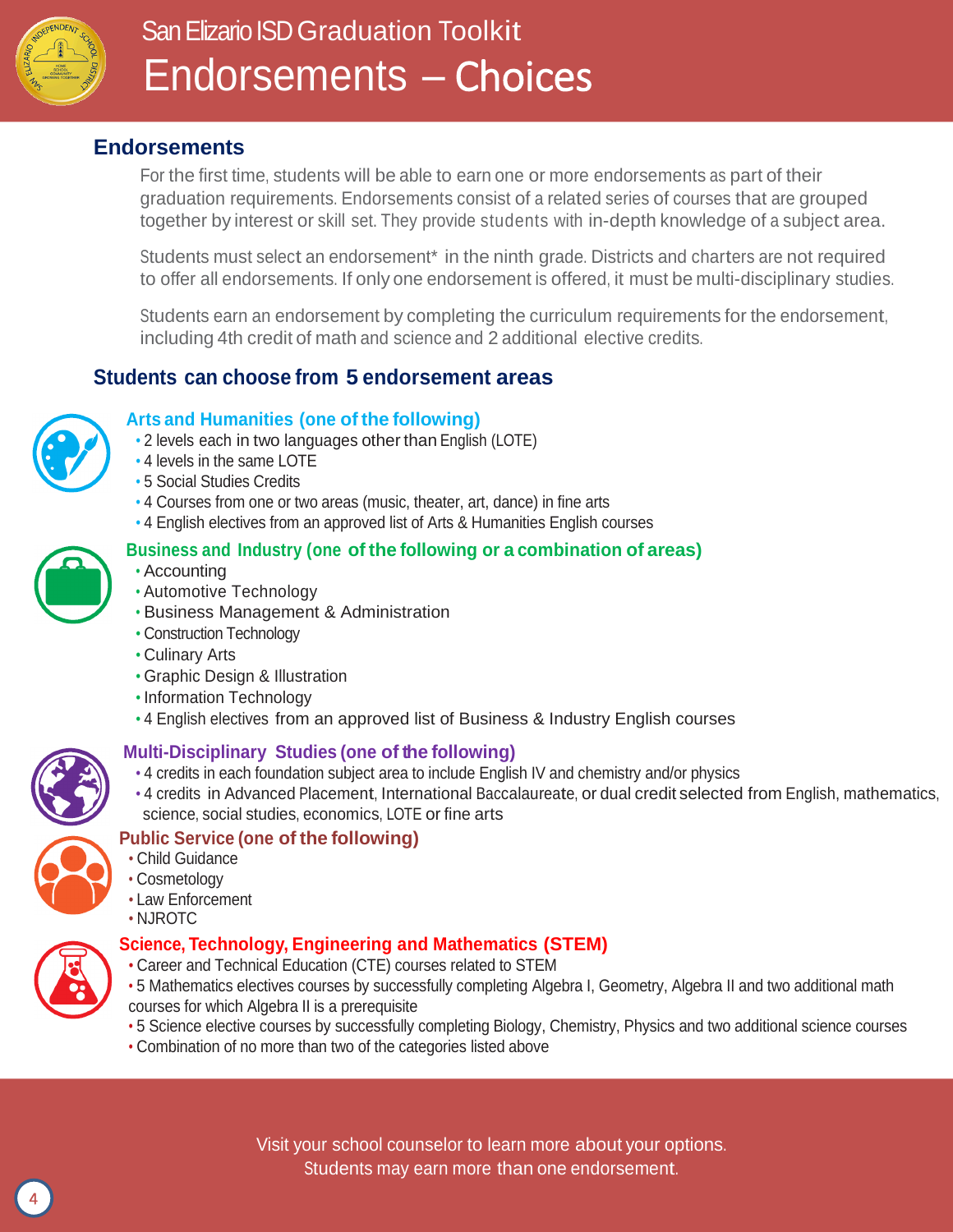

### San Elizario ISD Graduation Toolkit Graduation Program – Checklists

### **8 th Grade**

- **Review** choices offered under the **Foundation High School Program** and the **Endorsements** to decide on your future academic path.
- □ **Select** the endorsement that best fits your area of personal interest and the major you plan to study in college.
- □ **Recognize** that most college entrance requirements include rigorous advanced courses including **Algebra II**, higher-level science courses and languages other than English.

## **9th/10th th/10th Grade**

- all **local and state requirements** by the end of the senior year.
- **Take dual enrollment** or **Advanced Placement courses** if possible to earn college credit while still in high school.
- **Keep** list of awards, honors and extracurricular activities for scholarship and college applications.
- **Research** colleges or universities you are interested in attending. **Check** admission and application requirements and timelines.
- **Explore** interests and take advantage of **Career Day** opportunities.
- **Attend college nights** hosted by your high school. **Talk** with school representatives about the types of financial aid available.
- **Take** the Preliminary SAT/National Merit Scholarship Qualifying Test in your sophomore year for practice. In your junior year, take the PSAT for eligibility for the National Merit Scholarship Competition. Students who take the PSAT or ACT's PLAN tend to score higher on the SAT or ACT than those who do not.

# **11th/12th Grade**

- **Take dual enrollment** or **Advanced Placement courses** if possible to earn college credit while you are still in high school.
- □ Check with your counselor's office to learn about available scholarships. Be sure to apply early and for as many scholarships as possible. Do not limit yourself to local scholarships.
- **Consider** taking SAT/ACT preparation classes. **Sign up** and take the ACT and/or SAT test, preferably in your junior year but no later than the fall of your senior year.
- **Fill out** the FAFSA (Free Application for Federal Student Aid) early in the spring of your senior year.
- **Apply** to college during the fall of your senior year.

If you plan to pursue technical training or enter the workforce after graduation, see the Information - Workforce Resources page or visit Texas Reality Check at [www.texasrealitycheck.com/.](http://www.texasrealitycheck.com/)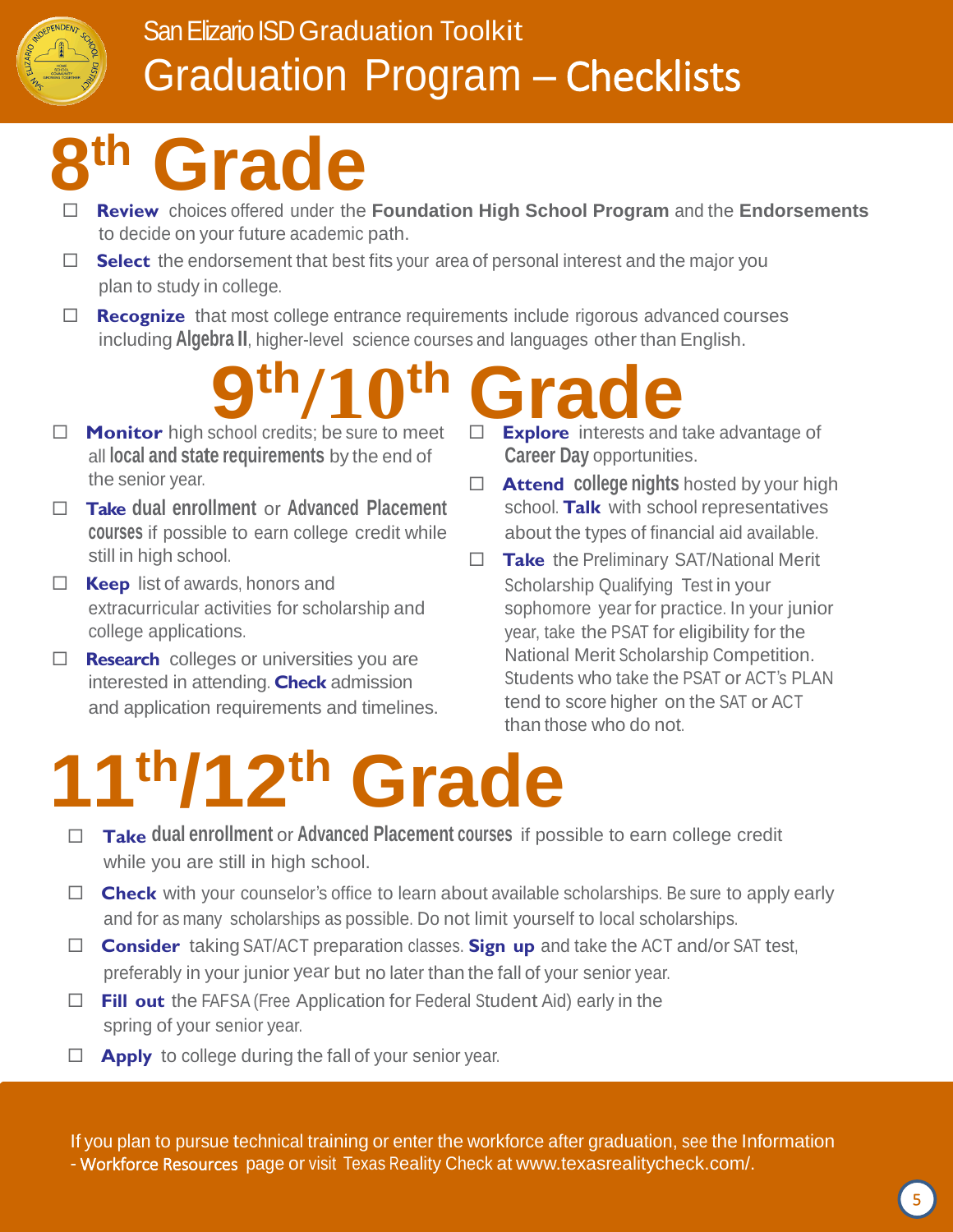

## **Resources**

### House Bill 5

[www.tea.state.tx.us/graduation-requirements/hb5.aspx](http://www.tea.state.tx.us/graduation-requirements/hb5.aspx)

In 2013, the Texas Legislature passed House Bill 5 creating a new graduation plan for Texas students — the Foundation High School Program. This webpage provides an array of information including:

- A side-by-side comparison of the Foundation High School Program and the previous graduation plans (PDF)
- A Foundation High School Program Frequently Asked Questions (PDF)
- Approved Foundation High School Program Rules Detailed information about the state's graduation plan (PDF)

### Compare College TX

### [www.comparecollegetx.com](http://www.comparecollegetx.com/)

Compare College TX is an interactive, mobile-friendly web tool designed to help students and parents learn more about Texas public universities and community/ technical colleges.

# **Did you know...**

Students can earn college credit while still in high school by taking Advanced Placement and Dual Credit courses and earning high



Students ranked in the Top 10 percent of their graduating class from an accredited public or private Texas high school are eligible for automatic admission to any Texas public university if they have completed the Distinguished Level of Achievement?

## earnings

scores on the AP tests?

Over their lifetime, high school graduates with a bachelor's degree earn 84 percent more**\*** than a high school graduate?

The highest ranking graduate at each Texas public high school receives a certificate from the Texas Education Agency that can be used as a scholarship to cover tuition costs at any Texas public college or university?

\*Center on Education and the Workforce,"The College Payoff: Education, \*Occupations, Lifetime Earnings,"August 2011. Georgetown University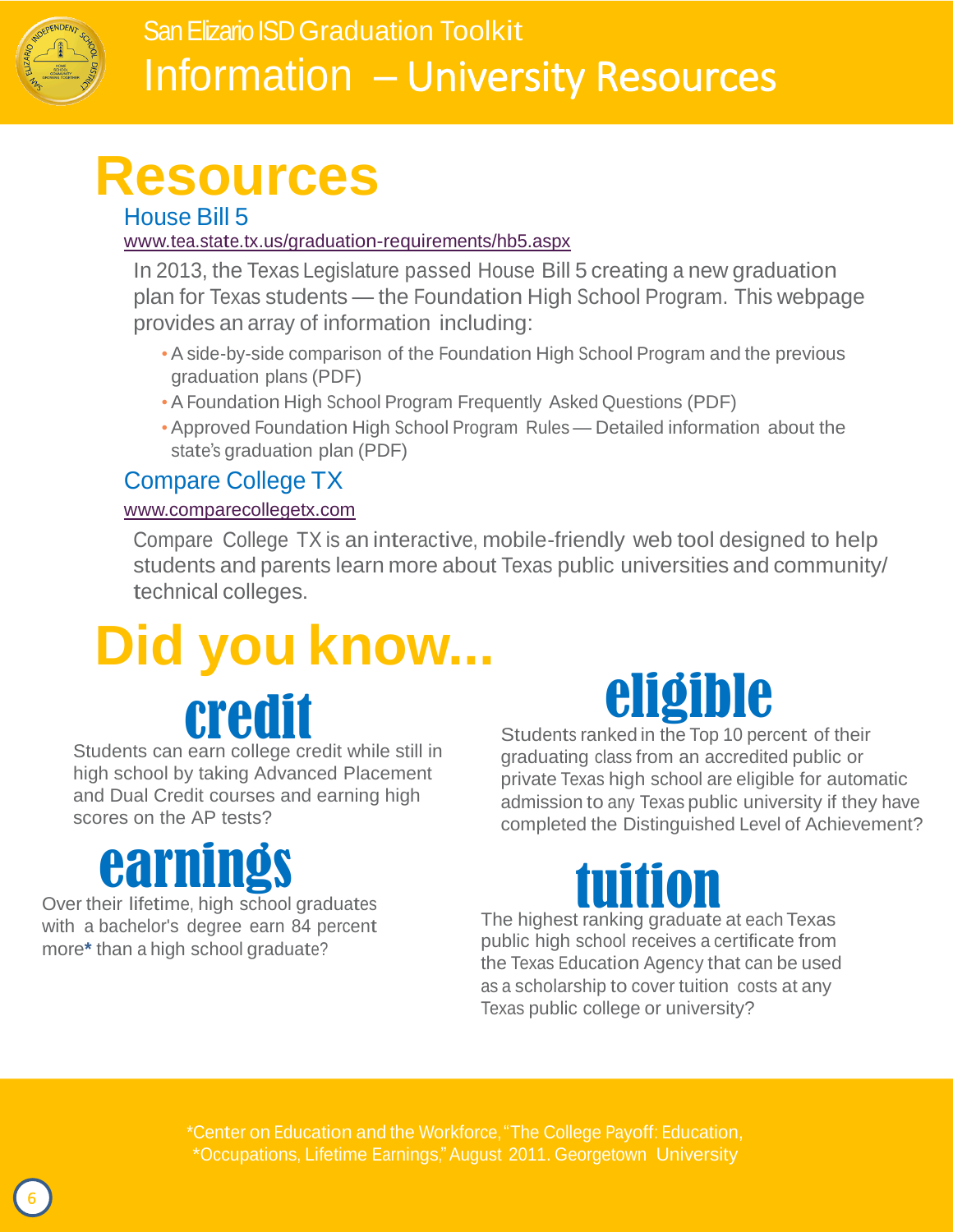

## **Career**

If you are considering going straight into the workforce or into a technical training program following graduation, you still need to complete your high school education and earn a high school diploma.

### **While in high school, you will want to:**

- **Look** at the five endorsements offered under the Foundation High School Program.
- **D Determine** your area of interest.
- □ Complete your selected endorsement along with the required foundation program to earn your high school diploma.
- □ Learn about available jobs, and any required post-high school or technical training.
- **Explore** new career opportunities.
- □ **Research** wage and occupation information, required levels of education and training requirements.
- **Discover** your interests and abilities; use labor market resources at [www.texasrealitycheck.com/](http://www.texasrealitycheck.com/) and at [www.texasworkforce.org/customers/jsemp/career-exploration-trends.html.](http://www.texasworkforce.org/customers/jsemp/career-exploration-trends.html)
- □ **Research** which jobs are among the fastest and most in-demand in Texas at [www.texascaresonline.com/hotshots/hotshotslists.asp.](http://www.texascaresonline.com/hotshots/hotshotslists.asp)

### **Community College & Career Schools**

**□ Find** training and certifications for specific occupations or skills through community colleges or career schools and colleges at [www.texasworkforce.org/svcs/propschools/career-schools-colleges.html.](http://www.texasworkforce.org/svcs/propschools/career-schools-colleges.html)

# **Did you know...** credential

training Many of the high-demand

jobs**<sup>1</sup>** will require some postsecondary education?

Students attending community colleges or trade schools may also be eligible for state or federal financial aid?**<sup>2</sup>**

What Texas public school students can earn a Performance Acknowledgement with their diploma by earning a nationally- or internationally-recognized credential for a specific professional occupation, such as certified nurses' aid certification (CAN) or computer tech certification (CTC) while in high school?

## earnings

Over their lifetime, high school graduates with a workforce certificate from a community or technical college earn 20 percent more<sup>3</sup> than those with only a high school diploma?

Texas Workforce Commission Get the facts at [www.collegeforalltexans.com](http://www.collegeforalltexans.com/) or [www.studentaid.ed.gov](http://www.studentaid.ed.gov/) Center on Education and the Workforce, "Certificates: Gateway to Gainful Employment and College Degrees," June 2012. Georgetown University 7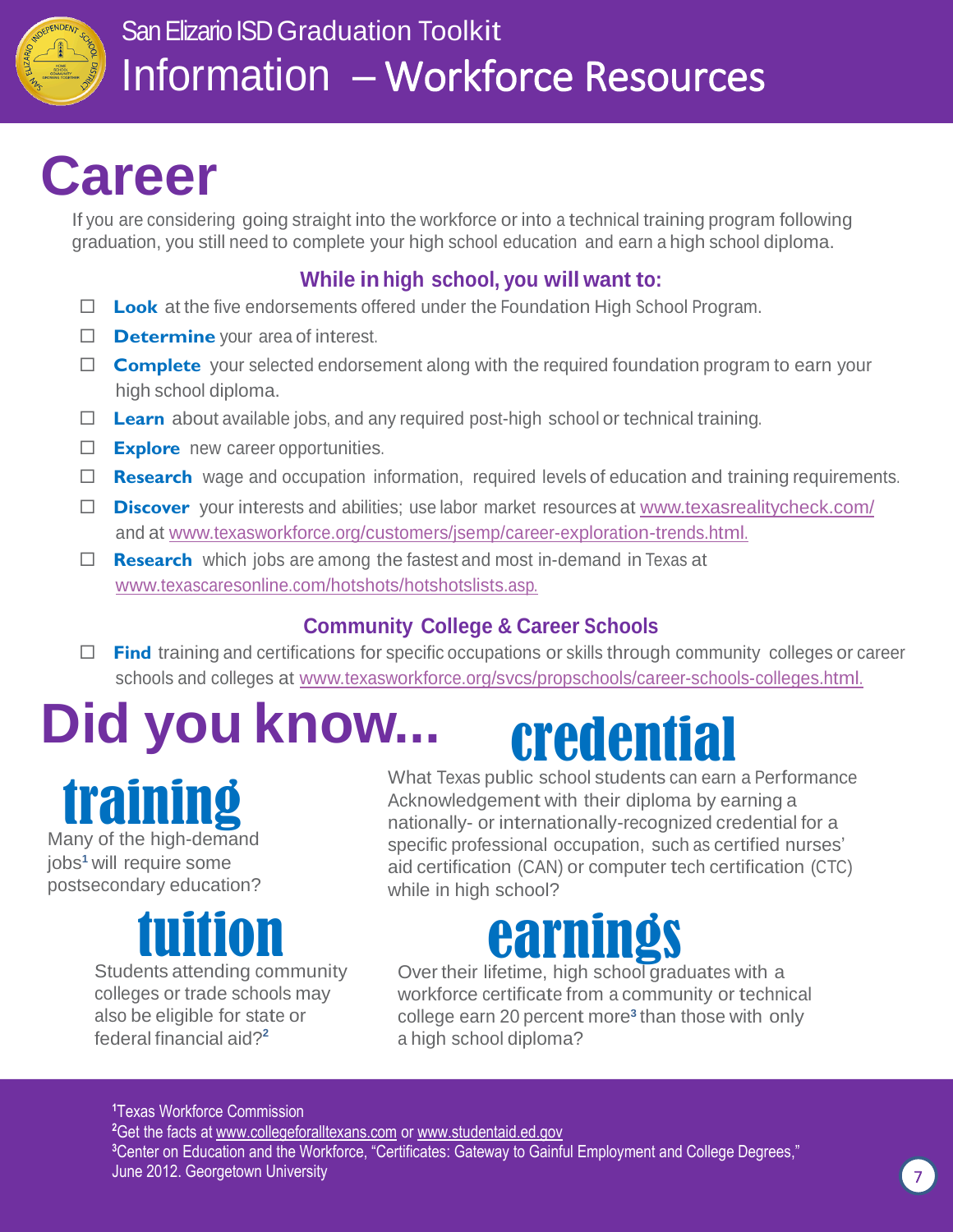

### **Foundation High School Program**

The basic 22-credit graduation program for Texas public school students.

### **Endorsements**

Areas of specialized study. The areas are:

- Science, Technology, Engineering and Mathematics (STEM) Business and Industry
	-
- Arts and Humanities Public Service Multidisciplinary Studies

A district or charter that offers only one endorsement must offer Multidisciplinary Studies.

### **Distinguished Level of Achievement**

A high level of academic achievement earned by going beyond the Foundation High School Program. It requires a total of 26 course credits, including Algebra II, a fourth science credit and an endorsement. A student must earn this designation to be eligible for Top 10 percent automatic admission to a Texas public university.

### **Performance Acknowledgments**

Students may earn an additional acknowledgment on their diploma because of outstanding performance in areas such as dual credit courses and bilingualism and biliteracy; on Advanced Placement, International Baccalaureate, PSAT, ACT's Plan, the SAT or ACT exams; or by earning a nationally- or internationally-recognized business or industry certification.

### **Course Credit**

A unit of measure awarded for successful completion of a course. Completion of a one semester course typically earns one-half credit for a student.

### **Industry Workforce Credential**

A state, nationally, or internationally-recognized credential that aligns with the knowledge and skills standards identified by an association or government entity representing a particular profession or occupation and valued by business or industry. Examples include a credential for certified nurse aid (CNA) or the automotive service excellence (ASE) certification in the automotive industry.

### **STAAR**

State of Texas Assessments of Academic Readiness (STAAR) is the state-mandated test given annually to students in grades 3-8 and in five high school courses.

### **EOC**

STAAR end-of-course exams are state mandated tests given during the final weeks of a course. In addition to meeting graduation course requirements, students are required to pass five end-of-course exams to earn a diploma from a Texas public high school. Those five exams are given when a student takes English I and II, Biology, Algebra I and U.S. History courses.

Counselors at each elementary, middle and high school are required to advise students and their parents or guardians regarding the importance of postsecondary education, coursework designed to prepare students for postsecondary education, and financial aid availability and requirements.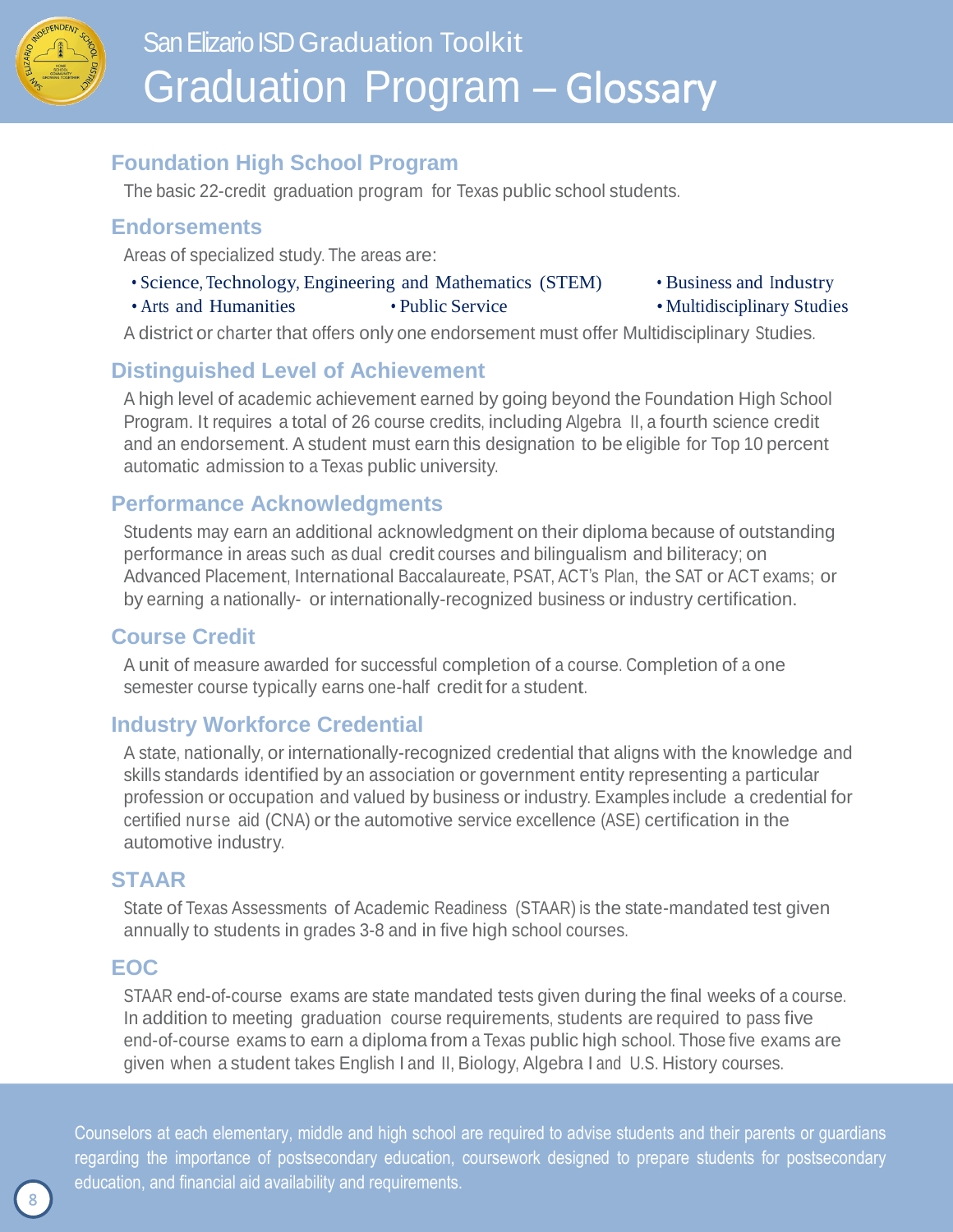

| $\overline{\phantom{0}}$ |  |
|--------------------------|--|
|                          |  |
|                          |  |
|                          |  |
|                          |  |
|                          |  |
|                          |  |
|                          |  |
|                          |  |
| $\overline{\phantom{0}}$ |  |
|                          |  |
|                          |  |
|                          |  |
|                          |  |
|                          |  |
|                          |  |
|                          |  |
|                          |  |
|                          |  |
|                          |  |
|                          |  |
|                          |  |
|                          |  |
|                          |  |
|                          |  |
|                          |  |
|                          |  |
|                          |  |
|                          |  |
|                          |  |
| $ -$                     |  |
|                          |  |
|                          |  |
|                          |  |
|                          |  |
|                          |  |
|                          |  |
|                          |  |
|                          |  |

- 1. Take notes and write down any questions you may have about graduation or endorsements.
- 2. Meet with your counselor and discuss your questions.
- 2. Meet with your counselor and discuss your questions.<br>3. Select your Endorsement and program of study.